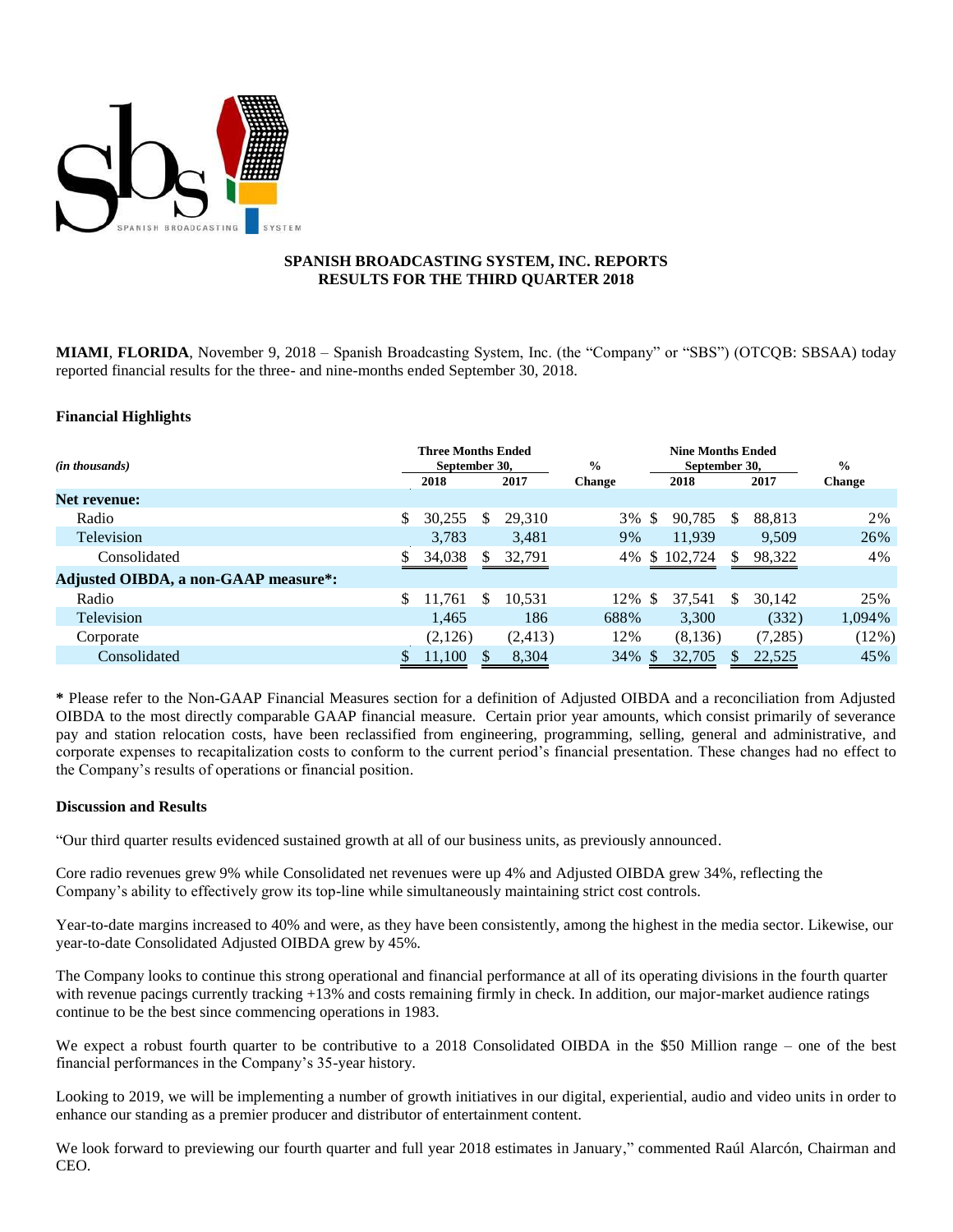# *Quarter End Results*

For the quarter-ended September 30, 2018, consolidated net revenues totaled \$34.0 million compared to \$32.8 million for the same prior year period, resulting in an increase of \$1.2 million or 4%. Our radio segment net revenues increased \$0.9 million or 3% due to increases in national, local and network revenue, which were offset by decreases in special events and digital sales. Our special events revenue decreased primarily due to lower event activity. Our television segment net revenues increased by \$0.3 million or 9%, due to the increases in national, local and subscriber-based revenues.

Consolidated Adjusted OIBDA, a non-GAAP measure, totaled \$11.1 million compared to \$8.3 million for the same prior year period, representing an increase of \$2.8 million or 34%. Our radio segment Adjusted OIBDA increased \$1.2 million or 12%, primarily due to the increase in net revenues of \$0.9 million and the decrease in operating expenses of \$0.3 million. Radio station operating expenses decreased mainly due to decreases in special event expenses and digital content production costs related to the LaMusica application partially offset by increases in marketing, barter, bad debt and sales commissions' expenses. Our television segment Adjusted OIBDA increased \$1.3 million, due to the decrease in operating expenses of \$1.0 million and the increase in net revenues of \$0.3 million. Television station operating expenses decreased primarily due to reductions in programming related production costs, facilities, bad debt and barter expenses. Our corporate expenses decreased \$0.3 million or 12%, mostly due to a decrease in professional fees and travel expenses.

Operating income totaled \$20.6 million compared to \$5.8 million for the same prior year period, representing an increase of \$14.8 million or 256%. This increase was primarily due to having recognized a gain on the sale of our New York facility, the increase in net revenues and decrease in operating expenses offset by an increase in recapitalization costs.

# *Nine Months Ended Results*

For the nine-months ended September 30, 2018, consolidated net revenues totaled \$102.7 million compared to \$98.3 million for the same prior year period, resulting in an increase of \$4.4 million or 4%. Our radio segment net revenues increased \$2.0 million or 2%, due to increases in local and network revenues, which were partially offset by decreases in barter, special events and national revenues. Our television segment net revenues increased by \$2.4 million or 26%, due to increases in special events and subscriberbased revenues, and hurricane related insurance proceeds for business interruption in Puerto Rico.

Consolidated Adjusted OIBDA, a non-GAAP measure, totaled \$32.7 million compared to \$22.5 million for the same prior year period, representing an increase of \$10.2 million or 45%. Our radio segment Adjusted OIBDA increased \$7.4 million or 25%, primarily due to a decrease in operating expenses of \$5.4 million and an increase in net revenues of \$2.0 million. Radio station operating expenses decreased mainly due to the impact of legal settlements and decreases in special event, trade and tax expenses, and a decrease in digital development and content production costs related to the LaMusica application partially offset by increases in sales commissions, marketing, travel, bonus and facility expenses. Our television segment Adjusted OIBDA increased \$3.6 million, due to the increase in net revenues of \$2.4 million and the decrease in station operating expenses of \$1.2 million. Television station operating expenses decreased primarily due to reductions in programming related production costs, professional fees, bad debt, facility and trade expenses offset by increases in special event expenses. Our corporate expenses increased by \$0.8 million or 10%, mostly due to an increase in professional fees and bonus expenses.

Operating income totaled \$37.3 million compared to \$26.1 million for the same prior year period, representing an increase of \$11.2 million or 43%. This increase was primarily due to the increase in net revenues and decrease in operating and recapitalization costs partially offset by the impairment of an FCC broadcasting license.

# **Third Quarter 2018 Conference Call**

We will host a conference call to discuss our third quarter 2018 financial results on Tuesday, November 13, 2018 at 11:00 a.m. Eastern Time. To access the teleconference, please dial 412-317-5441 ten minutes prior to the start time.

If you cannot listen to the teleconference at its scheduled time, there will be a replay available through Tuesday, November 27, 2018 which can be accessed by dialing 877-344-7529 (U.S.) or 412-317-0088 (Int'l), passcode: 10126074.

There will also be a live webcast of the teleconference, located on the investor portion of our corporate Web site, at [http://www.spanishbroadcasting.com/webcasts-presentations.](http://www.spanishbroadcasting.com/webcasts-presentations) A seven day archived replay of the webcast will also be available at that link.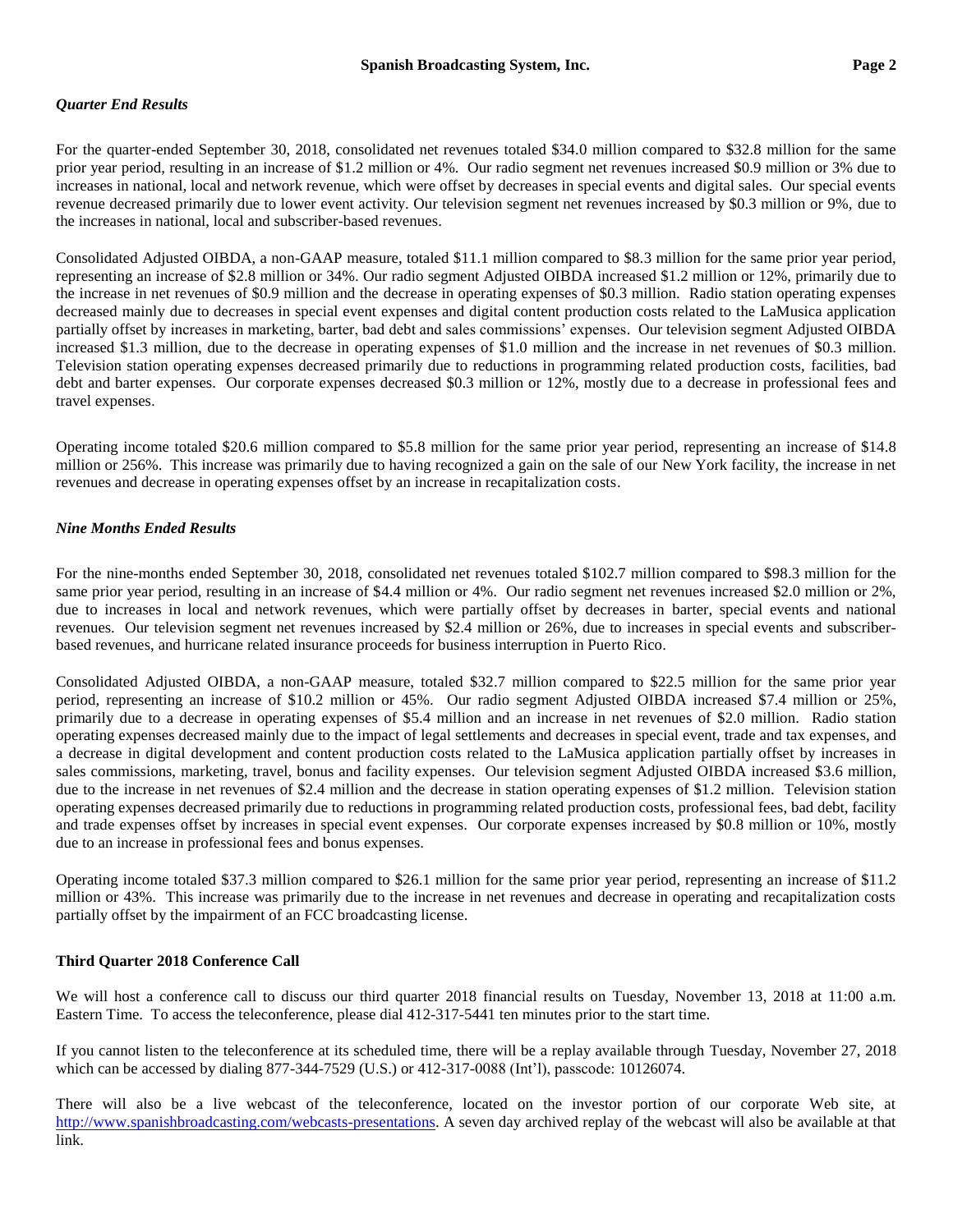#### **About Spanish Broadcasting System, Inc.**

Spanish Broadcasting System, Inc. (SBS) owns and operates radio stations located in the top U.S. Hispanic markets of New York, Los Angeles, Miami, Chicago, San Francisco and Puerto Rico, airing the Tropical, Regional Mexican, Spanish Adult Contemporary, Top 40 and Urbano format genres. SBS also operates AIRE Radio Networks, a national radio platform of over 250 affiliated stations reaching 94% of the U.S. Hispanic audience. SBS also owns MegaTV, a network television operation with over-the-air, cable and satellite distribution and affiliates throughout the U.S. and Puerto Rico, produces a nationwide roster of live concerts and events, and owns a stable of digital properties, including [La Musica,](http://www.lamusica.com/) a mobile app providing Latino-focused audio and video streaming content and HitzMaker, a new-talent destination for aspiring artists. For more information, visit us online at [www.spanishbroadcasting.com.](http://www.spanishbroadcasting.com/)

## **Forward Looking Statements**

This press release contains certain forward-looking statements. These forward-looking statements, which are included in accordance with the safe harbor provisions of the Private Securities Litigation Reform Act of 1995, may involve known and unknown risks, uncertainties and other factors that may cause the Company's actual results and performance in future periods to be materially different from any future results or performance suggested by the forward-looking statements in this press release. Although we believe the expectations reflected in such forward-looking statements are based upon reasonable assumptions, we can give no assurance that actual results will not differ materially from these expectations. "Forward-looking" statements, as such term is defined by the Securities Exchange Commission in its rules, regulations and releases, represent our expectations or beliefs, including, but not limited to, statements concerning our operations, economic performance, financial condition, our recapitalization plan, growth and acquisition strategies, investments and future operational plans. Without limiting the generality of the foregoing, words such as "may," "will," "expect," "believe," "anticipate," "intend," "forecast," "seek," "plan," "predict," "project," "could," "estimate," "might," "continue," "seeking" or the negative or other variations thereof or comparable terminology are intended to identify forwardlooking statements. These statements, by their nature, involve substantial risks and uncertainties, certain of which are beyond our control, and actual results may differ materially depending on a variety of important factors, including, but not limited to, those identified in our reports filed with the Securities and Exchange Commission including our Quarterly Report on Form 10-Q for the quarter ended September 30, 2018. All forward-looking statements made herein are qualified by these cautionary statements and risk factors and there can be no assurance that the actual results, events or developments referenced herein will occur or be realized. We undertake no obligation to update or revise forward-looking statements to reflect changed assumptions, the occurrence of unanticipated events or changes to future operating results.

(Financial Table Follows)

Contacts: Joseph A. Garcia **Brad Edwards** Brad Edwards (305) 441-6901 (212) 986-6667

*Analysts and Investors Analysts, Investors or Media* Chief Financial Officer **Brainerd Communicators**, Inc.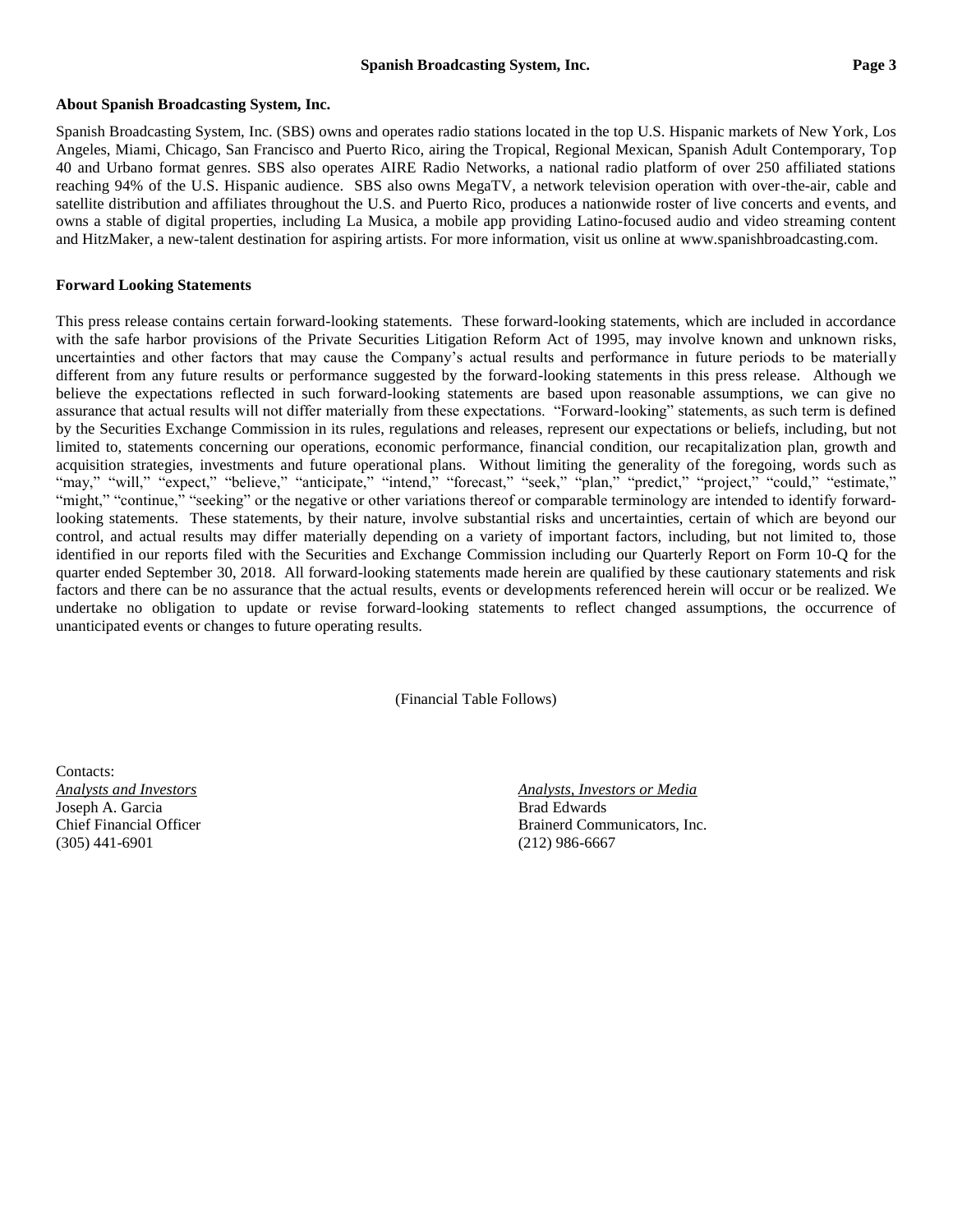**Below are the Unaudited Condensed Consolidated Statements of Operations for the three- and nine-months ended September 30, 2018 and 2017.**

|                                                       | <b>Three Months Ended</b><br>September 30, |             |               |          | <b>Nine Months Ended</b><br>September 30, |             |              |           |
|-------------------------------------------------------|--------------------------------------------|-------------|---------------|----------|-------------------------------------------|-------------|--------------|-----------|
| Amounts in thousands, except per share amounts        |                                            | 2018        |               | 2017     |                                           | 2018        |              | 2017      |
|                                                       |                                            | (Unaudited) |               |          |                                           | (Unaudited) |              |           |
| Net revenue                                           | \$                                         | 34,038      | $\mathcal{S}$ | 32,791   | $\mathbb{S}$                              | 102.724     | $\mathbb{S}$ | 98,322    |
| Station operating expenses*                           |                                            | 20.812      |               | 22,074   |                                           | 61,883      |              | 68,512    |
| Corporate expenses*                                   |                                            | 2,132       |               | 2,424    |                                           | 8,175       |              | 7,421     |
| Depreciation and amortization                         |                                            | 910         |               | 1,087    |                                           | 2,906       |              | 3,330     |
| Gain on the disposal of assets, net of disposal costs |                                            | (12,671)    |               |          |                                           | (12, 721)   |              | (12, 827) |
| Recapitalization costs*                               |                                            | 2,286       |               | 1,423    |                                           | 4,727       |              | 5,799     |
| Impairment charges                                    |                                            |             |               |          |                                           | 483         |              |           |
| Operating income                                      |                                            | 20,569      |               | 5,783    |                                           | 37,271      |              | 26,087    |
| Interest expense, net                                 |                                            | (7,748)     |               | (8, 384) |                                           | (24, 013)   |              | (27, 699) |
| Dividends on Series B preferred stock classified as   |                                            |             |               |          |                                           |             |              |           |
| interest expense                                      |                                            | (2, 434)    |               | (2, 434) |                                           | (7,301)     |              | (7,300)   |
| Income (loss) before income taxes                     |                                            | 10,387      |               | (5,035)  |                                           | 5,957       |              | (8,912)   |
| Income tax expense                                    |                                            | 1,722       |               | 2,051    |                                           | 2,659       |              | 6,445     |
| Net income (loss)                                     |                                            | 8,665       |               | (7,086)  |                                           | 3,298       |              | (15, 357) |
| Basic and diluted net income (loss) per common share: |                                            |             |               |          |                                           |             |              |           |
| Class A common stock                                  | $\mathcal{S}$                              | 1.18        | $\mathcal{S}$ | (0.98)   | - \$                                      | 0.45        | \$           | (2.11)    |
| Class B common stock                                  | \$                                         | 1.18        | \$            | (0.98)   | <sup>\$</sup>                             | 0.45        | \$           | (2.11)    |
| Basic weighted average common shares outstanding:     |                                            |             |               |          |                                           |             |              |           |
| Class A common stock                                  |                                            | 4,234       |               | 4,167    |                                           | 4,217       |              | 4,167     |
| Class B common stock                                  |                                            | 2,340       |               | 2,340    |                                           | 2,340       |              | 2,340     |
| Diluted weighted average common shares outstanding:   |                                            |             |               |          |                                           |             |              |           |
| Class A common stock                                  |                                            | 4,243       |               | 4,167    |                                           | 4,217       |              | 4,167     |
| Class B common stock                                  |                                            | 2,340       |               | 2,340    |                                           | 2,340       |              | 2,340     |

**\*** Certain prior year amounts, which consist primarily of severance pay and station relocation costs, have been reclassified from engineering, programming, selling, general and administrative, and corporate expenses to recapitalization costs to conform to the current period's financial presentation. These changes had no effect to the Company's results of operations or financial position.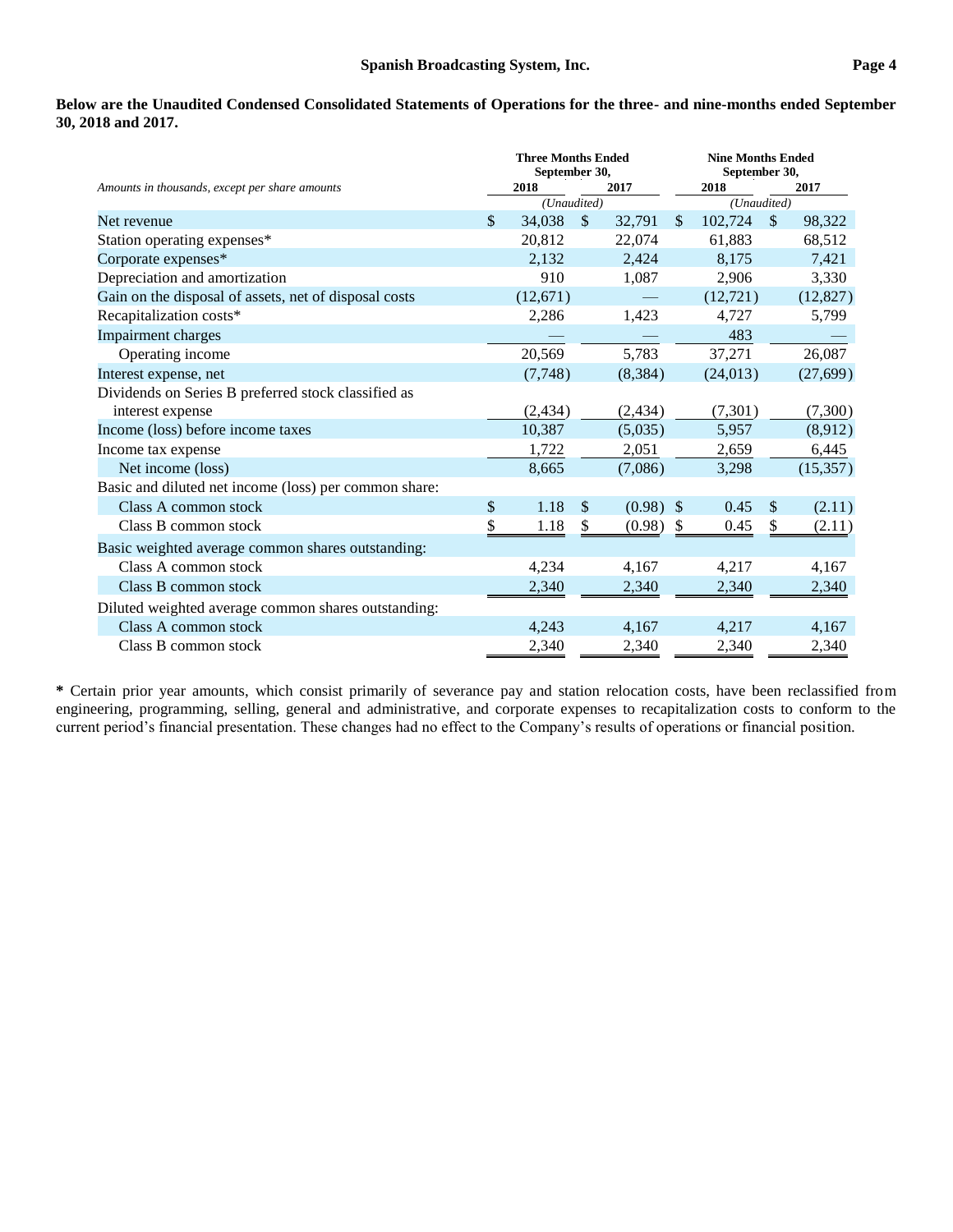## **Non-GAAP Financial Measures**

Adjusted Operating Income (Loss) before Depreciation and Amortization, (Gain) Loss on the Disposal of Assets, net, Recapitalization Costs, Impairment Charges and Other Operating Income excluding non-cash stock-based compensation ("Adjusted OIBDA") is not a measure of performance or liquidity determined in accordance with Generally Accepted Accounting Principles ("GAAP") in the United States. However, we believe that this measure is useful in evaluating our performance because it reflects a measure of performance for our stations before considering costs and expenses related to our capital structure and dispositions. This measure is widely used in the broadcast industry to evaluate a company's operating performance and is used by us for internal budgeting purposes and to evaluate the performance of our stations, segments, management and consolidated operations. However, this measure should not be considered in isolation or as a substitute for Operating Income, Net Income, Cash Flows from Operating Activities or any other measure used in determining our operating performance or liquidity that is calculated in accordance with GAAP. Adjusted OIBDA does not present station operating income as defined by our Indenture governing the Notes. In addition, because Adjusted OIBDA is not calculated in accordance with GAAP, it is not necessarily comparable to similarly titled measures used by other companies.

Included below are tables that reconcile Adjusted OIBDA to operating income (loss) for each segment and consolidated operating income (loss), which is the most directly comparable GAAP financial measure.

|                                                         |                                              |                     |        | For the Three Months Ended September 30, 2018 |           |  |
|---------------------------------------------------------|----------------------------------------------|---------------------|--------|-----------------------------------------------|-----------|--|
| (Unaudited and in thousands)                            |                                              | <b>Consolidated</b> | Radio  | <b>Television</b>                             | Corporate |  |
| <b>Adjusted OIBDA</b>                                   | \$                                           | 11,100              | 11,761 | 1,465                                         | (2,126)   |  |
| Less expenses excluded from Adjusted OIBDA but included |                                              |                     |        |                                               |           |  |
| in operating income (loss):                             |                                              |                     |        |                                               |           |  |
| Stock-based compensation                                |                                              | 6                   |        |                                               | 6         |  |
| Depreciation and amortization                           |                                              | 910                 | 420    | 432                                           | 58        |  |
| Gain on the disposal of assets, net of disposal costs   |                                              | (12,671)            | (159)  | 29                                            | (12, 541) |  |
| Recapitalization costs                                  |                                              | 2,286               |        |                                               | 2,286     |  |
| <b>Operating Income (Loss)</b>                          | \$                                           | 20,569              | 11,500 | 1,004                                         | 8,065     |  |
|                                                         |                                              |                     |        |                                               |           |  |
|                                                         |                                              |                     |        | For the Three Months Ended September 30, 2017 |           |  |
| (Unaudited and in thousands)                            |                                              | Consolidated        | Radio  | <b>Television</b>                             | Corporate |  |
| <b>Adjusted OIBDA</b>                                   | \$                                           | 8,304               | 10,531 | 186                                           | (2, 413)  |  |
| Less expenses excluded from Adjusted OIBDA but included |                                              |                     |        |                                               |           |  |
| in operating income (loss):                             |                                              |                     |        |                                               |           |  |
| Stock-based compensation                                |                                              | 11                  |        |                                               | 11        |  |
| Depreciation and amortization                           |                                              | 1,087               | 453    | 557                                           | 77        |  |
| Recapitalization costs*                                 |                                              | 1,423               |        |                                               | 1,423     |  |
| <b>Operating Income (Loss)</b>                          | \$                                           | 5,783               | 10,078 | (371)                                         | (3,924)   |  |
|                                                         | For the Nine Months Ended September 30, 2018 |                     |        |                                               |           |  |
| (Unaudited and in thousands)                            |                                              | <b>Consolidated</b> | Radio  | <b>Television</b>                             | Corporate |  |
| <b>Adjusted OIBDA</b>                                   | \$                                           | 32,705              | 37,541 | 3,300                                         | (8,136)   |  |
| Less expenses excluded from Adjusted OIBDA but included |                                              |                     |        |                                               |           |  |
| in operating income (loss):                             |                                              |                     |        |                                               |           |  |
| Stock-based compensation                                |                                              | 39                  |        |                                               | 39        |  |
| Depreciation and amortization                           |                                              | 2,906               | 1,256  | 1,473                                         | 177       |  |
| Gain on the disposal of assets, net of disposal costs   |                                              | (12, 721)           | (171)  | (9)                                           | (12, 541) |  |
| Recapitalization costs*                                 |                                              | 4,727               |        |                                               | 4,727     |  |
| Impairment charges                                      |                                              | 483                 |        | 483                                           |           |  |
| <b>Operating Income (Loss)</b>                          | \$                                           | 37,271              | 36,456 | 1,353                                         | (538)     |  |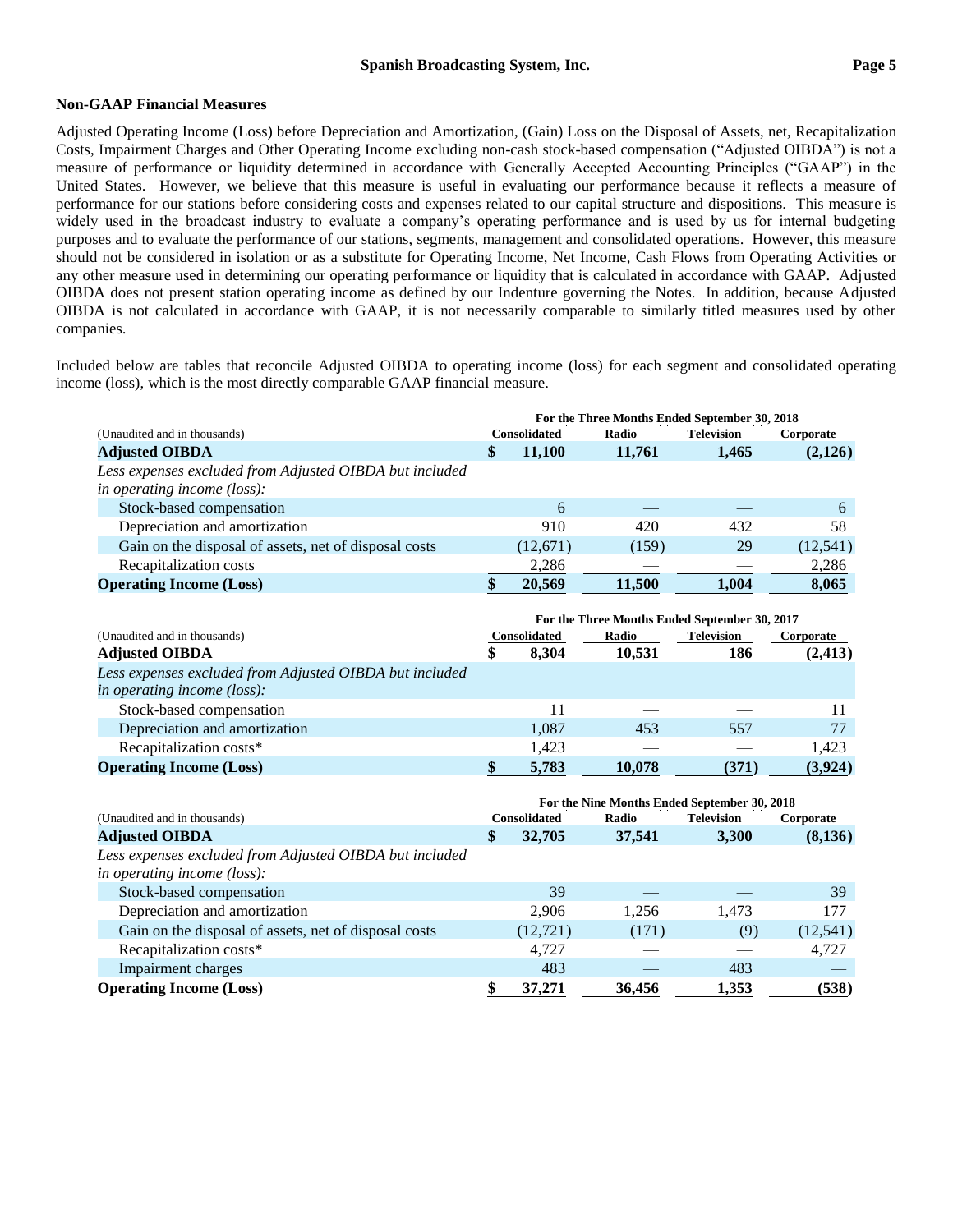|                                                                                               | For the Nine Months Ended September 30, 2017 |                     |          |                   |           |  |
|-----------------------------------------------------------------------------------------------|----------------------------------------------|---------------------|----------|-------------------|-----------|--|
| (Unaudited and in thousands)                                                                  |                                              | <b>Consolidated</b> | Radio    | <b>Television</b> | Corporate |  |
| <b>Adjusted OIBDA</b>                                                                         | S                                            | 22,525              | 30.142   | (332)             | (7,285)   |  |
| Less expenses excluded from Adjusted OIBDA but included<br><i>in operating income (loss):</i> |                                              |                     |          |                   |           |  |
| Stock-based compensation                                                                      |                                              | 136                 |          |                   | 136       |  |
|                                                                                               |                                              |                     |          |                   |           |  |
| Depreciation and amortization                                                                 |                                              | 3,330               | 1.389    | 1.675             | 266       |  |
| Gain on the disposal of assets, net of disposal costs                                         |                                              | (12, 827)           | (12,826) | (1)               |           |  |
| Recapitalization costs*                                                                       |                                              | 5,799               |          |                   | 5,799     |  |
| <b>Operating Income (Loss)</b>                                                                |                                              | 26,087              | 41,579   | (2.006)           | (13, 486) |  |

**\*** Certain prior year amounts, which consist primarily of severance pay and station relocation costs, have been reclassified from engineering, programming, selling, general and administrative, and corporate expenses to recapitalization costs to conform to the current period's financial presentation. These changes had no effect to the Company's results of operations or financial position.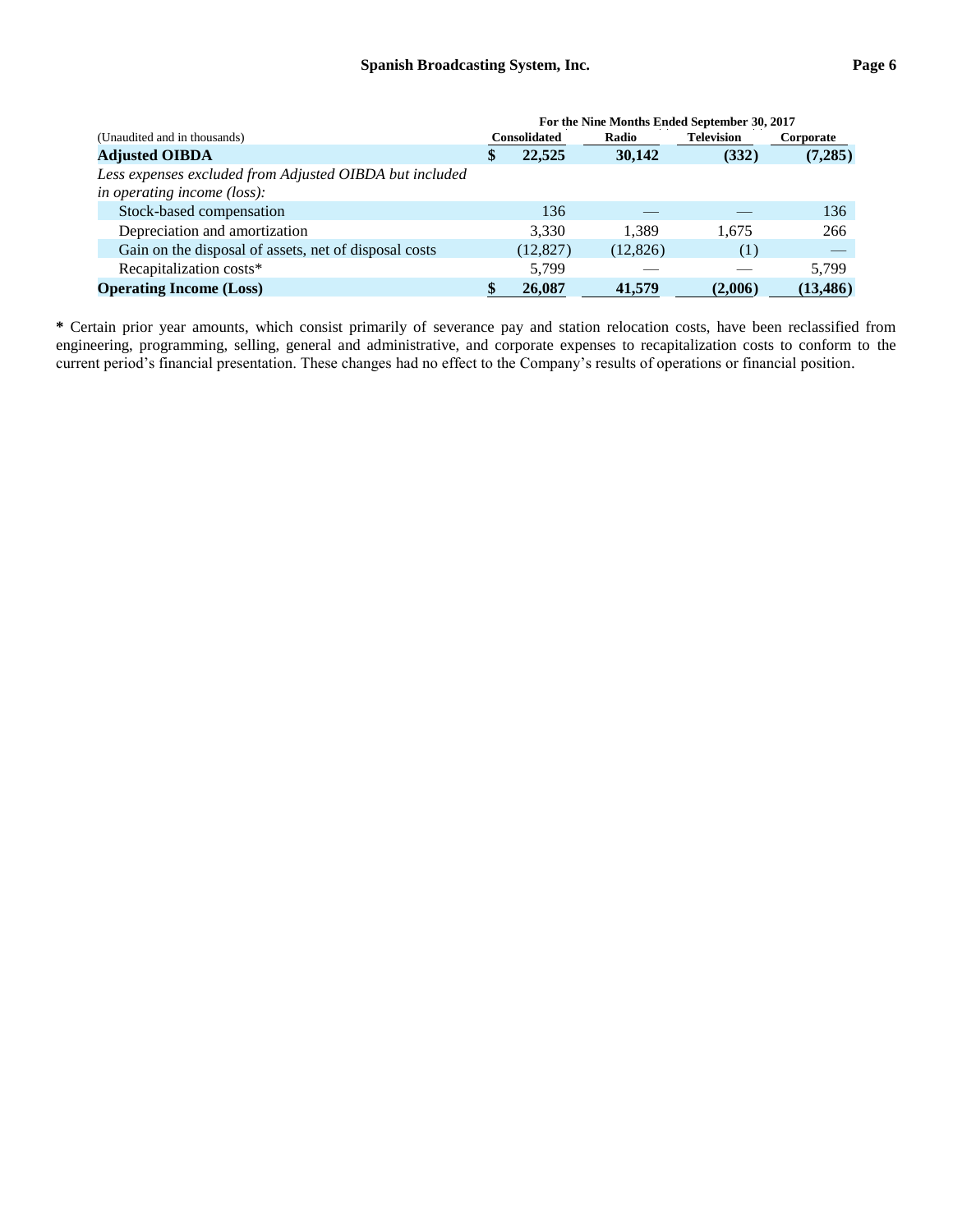# **Unaudited Segment Data**

We have two reportable segments: radio and television. The following summary table presents separate financial data for each of our operating segments.

| September 30,                                                                                               | <b>Nine Months Ended</b><br>September 30, |  |  |  |
|-------------------------------------------------------------------------------------------------------------|-------------------------------------------|--|--|--|
| 2017<br>2018<br>2018                                                                                        | 2017                                      |  |  |  |
| (In thousands)<br>(In thousands)                                                                            |                                           |  |  |  |
| <b>Net revenue:</b>                                                                                         |                                           |  |  |  |
| \$<br>Radio<br>30,255<br>\$<br>29,310<br>\$<br>90,785<br>\$                                                 | 88,813                                    |  |  |  |
| Television<br>3,783<br>3,481<br>11,939                                                                      | 9,509                                     |  |  |  |
| \$<br>Consolidated<br>\$<br>34,038<br>\$<br>32,791<br>102,724<br>\$                                         | 98,322                                    |  |  |  |
| <b>Engineering and programming expenses*:</b>                                                               |                                           |  |  |  |
| $\mathbb{S}$<br>Radio<br>5,303<br>\$<br>5,496<br>\$<br>16,016<br>\$                                         | 17,367                                    |  |  |  |
| Television<br>1,065<br>1,865<br>3,409                                                                       | 5,429                                     |  |  |  |
| \$<br>\$<br>\$<br>\$<br>Consolidated<br>6,368<br>7,361<br>19,425                                            | 22,796                                    |  |  |  |
| Selling, general and administrative expenses*:                                                              |                                           |  |  |  |
| Radio<br>\$<br>13,191<br>\$<br>13,283<br>\$<br>37,228<br>\$                                                 | 41,304                                    |  |  |  |
| Television<br>1,253<br>1,430<br>5,230                                                                       | 4,412                                     |  |  |  |
| Consolidated<br>$\frac{1}{2}$<br>14,444<br>\$<br>42,458<br>\$<br>14,713<br>$\frac{1}{2}$                    | 45,716                                    |  |  |  |
| $\mathbf{\hat{S}}$<br>2,132<br>$\sqrt{\ }$<br>2,424<br>$\mathcal{S}$<br>8,175<br>\$<br>Corporate expenses*: | 7,421                                     |  |  |  |
| <b>Depreciation and amortization:</b>                                                                       |                                           |  |  |  |
| \$<br>\$<br>\$<br>Radio<br>420<br>453<br>1,256<br>$\boldsymbol{\mathsf{S}}$                                 | 1,389                                     |  |  |  |
| Television<br>432<br>557<br>1,473                                                                           | 1,675                                     |  |  |  |
| 58<br>77<br>177<br>Corporate                                                                                | 266                                       |  |  |  |
| \$<br>\$<br>\$<br>Consolidated<br>910<br>1,087<br>2,906<br>\$                                               | 3,330                                     |  |  |  |
| Gain on the disposal of assets, net of disposal costs:                                                      |                                           |  |  |  |
| Radio<br>\$<br>$(159)$ \$<br>\$<br>(171)<br>$\mathbb{S}$                                                    | (12, 826)                                 |  |  |  |
| 29<br>Television<br>(9)                                                                                     | (1)                                       |  |  |  |
| (12, 541)<br>(12, 541)<br>Corporate                                                                         |                                           |  |  |  |
| \$<br>\$<br>Consolidated<br>(12,671)<br>$\$$<br>\$<br>(12, 721)                                             | (12, 827)                                 |  |  |  |
| <b>Recapitalization costs*:</b>                                                                             |                                           |  |  |  |
| $\mathcal{S}$<br>\$<br>\$<br>\$<br>Radio                                                                    |                                           |  |  |  |
| Television                                                                                                  |                                           |  |  |  |
| 1,423<br>2,286<br>4,727<br>Corporate                                                                        | 5,799                                     |  |  |  |
| \$<br>Consolidated<br>2,286<br>\$<br>1,423<br>\$<br>\$<br>4,727                                             | 5,799                                     |  |  |  |
| <b>Impairment charges:</b>                                                                                  |                                           |  |  |  |
| \$<br>\$<br>\$<br>\$<br>Radio                                                                               |                                           |  |  |  |
| 483<br>Television                                                                                           |                                           |  |  |  |
| Corporate                                                                                                   |                                           |  |  |  |
| \$<br>\$<br>\$<br>483<br>\$<br>Consolidated                                                                 |                                           |  |  |  |
| <b>Operating income:</b>                                                                                    |                                           |  |  |  |
| $\mathbb{S}$<br>Radio<br>$\mathbb{S}$<br>10.078<br>$\mathcal{S}$<br>$\mathcal{S}$<br>11,500<br>36,456       | 41.579                                    |  |  |  |
| Television<br>1,004<br>(371)<br>1,353                                                                       | (2,006)                                   |  |  |  |
| 8,065<br>(3,924)<br>(538)<br>Corporate                                                                      | (13, 486)                                 |  |  |  |
| \$<br>\$<br>\$<br>\$<br>Consolidated<br>20,569<br>5,783<br>37,271                                           | 26,087                                    |  |  |  |

**\*** Certain prior year amounts, which consist primarily of severance pay and station relocation costs, have been reclassified from engineering, programming, selling, general and administrative, and corporate expenses to recapitalization costs to conform to the current period's financial presentation. These changes had no effect to the Company's results of operations or financial position.